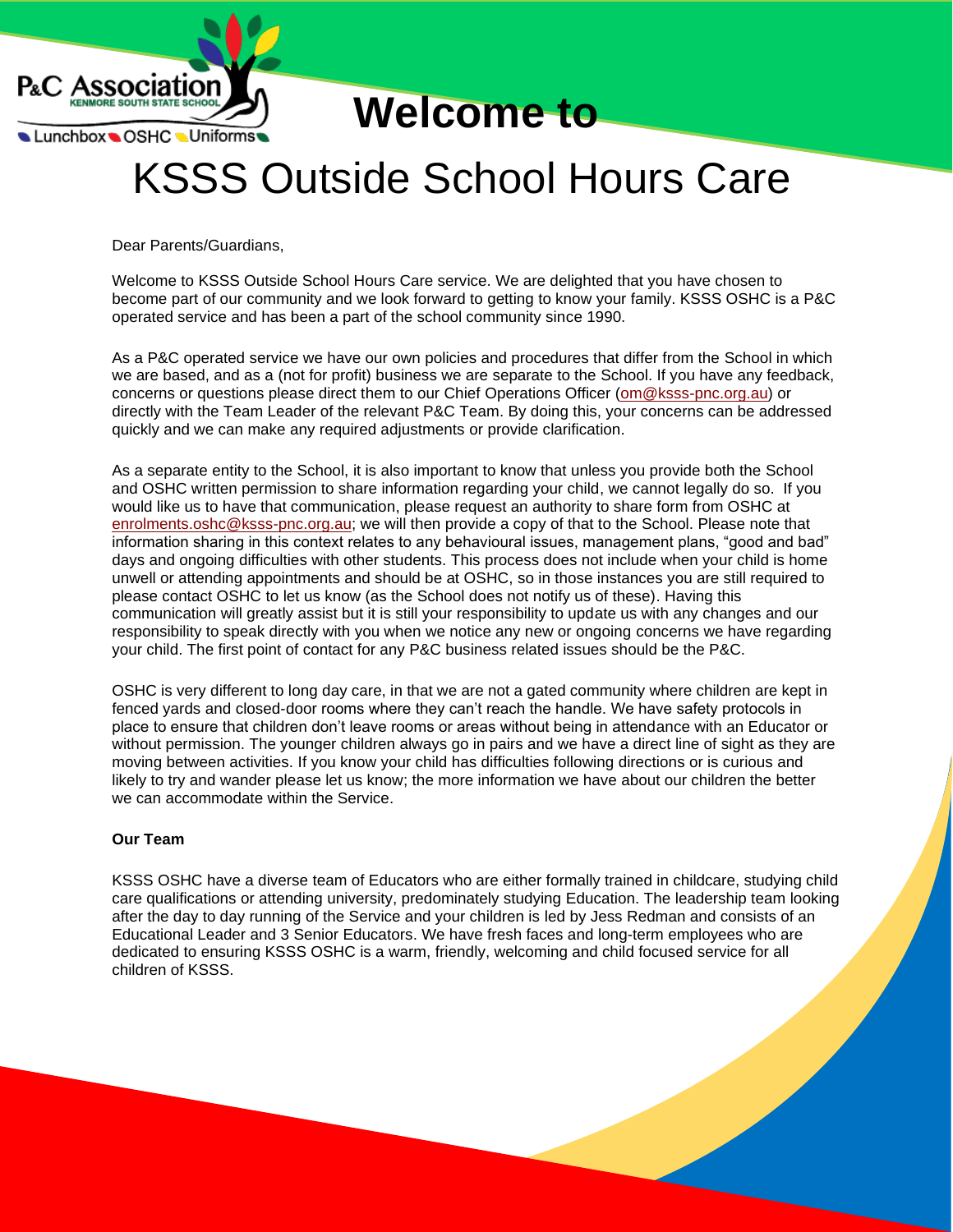

#### **What do we do at OSHC?**

We organise and program fun and educational activities for all the children that attend. A typical day at OSHC for your child would consist of the following:

#### **Before school care**

We ease the children into their day by providing self-serve breakfast which includes assorted cereals, milk, juices, fruit, yoghurt and toast. Those children wanting breakfast then sit together to commence their day. Once breakfast is finished, they are responsible for returning their dishes and ensuring they leave a tidy spot for the next person. The children then will be provided with opportunities to pick activities they would like to do (free play) or engage in the pre-programmed activities.

Mornings are very "chill" as we don't want to tire them out before their school day starts. We start signing them out at 8:45am and all children from years 1-6 are allowed, after sign out, to make their way to their classrooms. Prep children are kept at the OSHC room and are read a story (if time permits) before being walked over to their classrooms. In Term 4 we start to let them make their own way in preparation for year 1. It is important to note, OSHC is located right near the classrooms and the children are watched by the Educators as they make their way to their teachers.

#### **After school care**

Prep children are picked up from their classrooms (except for Term 4) – they are guided by their teachers and Educators are waiting along the path to ensure they successfully navigate their way to OSHC. Once signed in children must wash their hands and then line up for afternoon tea. Once all children arrive, if there are any children enrolled that have not arrived, we immediately call the parents. Therefore, it is **imperative** that if your child is not going to attend a session that you please let us know.

All children eat afternoon tea on the deck together. Once completed they will return their dishes to the designated 'clean up' boxes and wait on the deck where they will be told what options of activities they have for that afternoon. They are then separated into groups based on their picks and they go off to their chosen activity. Children can request at any time to go to another activity, however there must be space for them to be moved to that activity. We have a ratio of 1:15 under Legislative requirements and try to roster "runners" for afternoon sessions to assist with medication, movement of children and adjustments for the younger children when they commence with OSHC.

We provide fruit at around 5:15pm (after pack up) and children can watch a movie of choice or do quiet play or reading until they are picked up.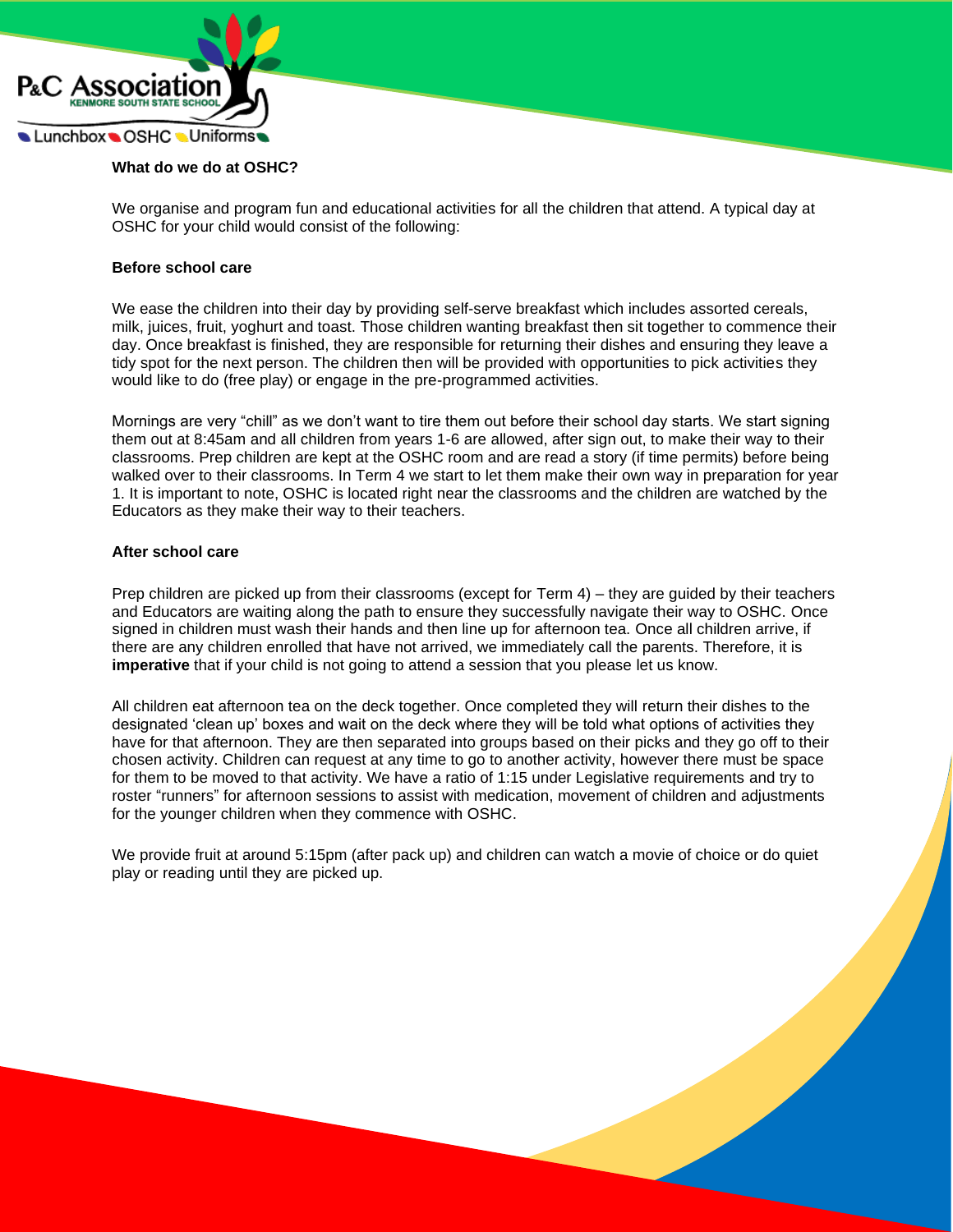

## **Vacation Care**

This is an exciting program and long days for the children, so we do like to mix it up between high activity and "relaxed" or "quiet days". We continue to provide breakfast and afternoon tea. All our programming is done by our Educational Leader who is assisted by our Senior Educators, Service Team Leader and Operations Manager. Some activities we do at vacation care include:

- Excursions to cinemas/parks/museums
- Jumping castles/water slides
- Petting zoo/wildlife warriors
- Cooking day (with a focus on different cultures)
- Dancing and Art
- Mini golf
- Lazer tag

The children love it and we are always striving to get feedback from them for future activities.

## **How do we develop our program and menu?**

Our program is developed according to the My Time Our Place Framework and is focused around the elements of Belonging, Being and Becoming. KSSS OSHC strives to create a program which is safe, inclusive, engaging, diverse and most importantly fun! By learning through play, children can discover and explore their world and develop a sense of self. We believe that all children are born with the ability to develop, learn and explore, which KSSS OSHC gives them the opportunity to do so.

All educators with a Diploma or Certificate III must complete a subject regarding food handling, nutritious food and menu planning that is inclusive to children's dietary and cultural requirements. As well as this subject all members of the KSSS OSHC Team go through refresher training each year on food handling, menu planning and preparation. Children have input into the menu and the program will always be displayed in the Service for parents / carers to view.

As we have a diverse range of students with differing needs it is critical that you ensure all information on the enrolment form is accurate and up to date, especially medical conditions and any behavioural support needs your child may have. When we know this, we can adapt our program and menu to ensure that these needs are being met. If we don't know this, then OSHC will be less fun for your child.

**We are here to support and assist you as your child develops throughout the years.**